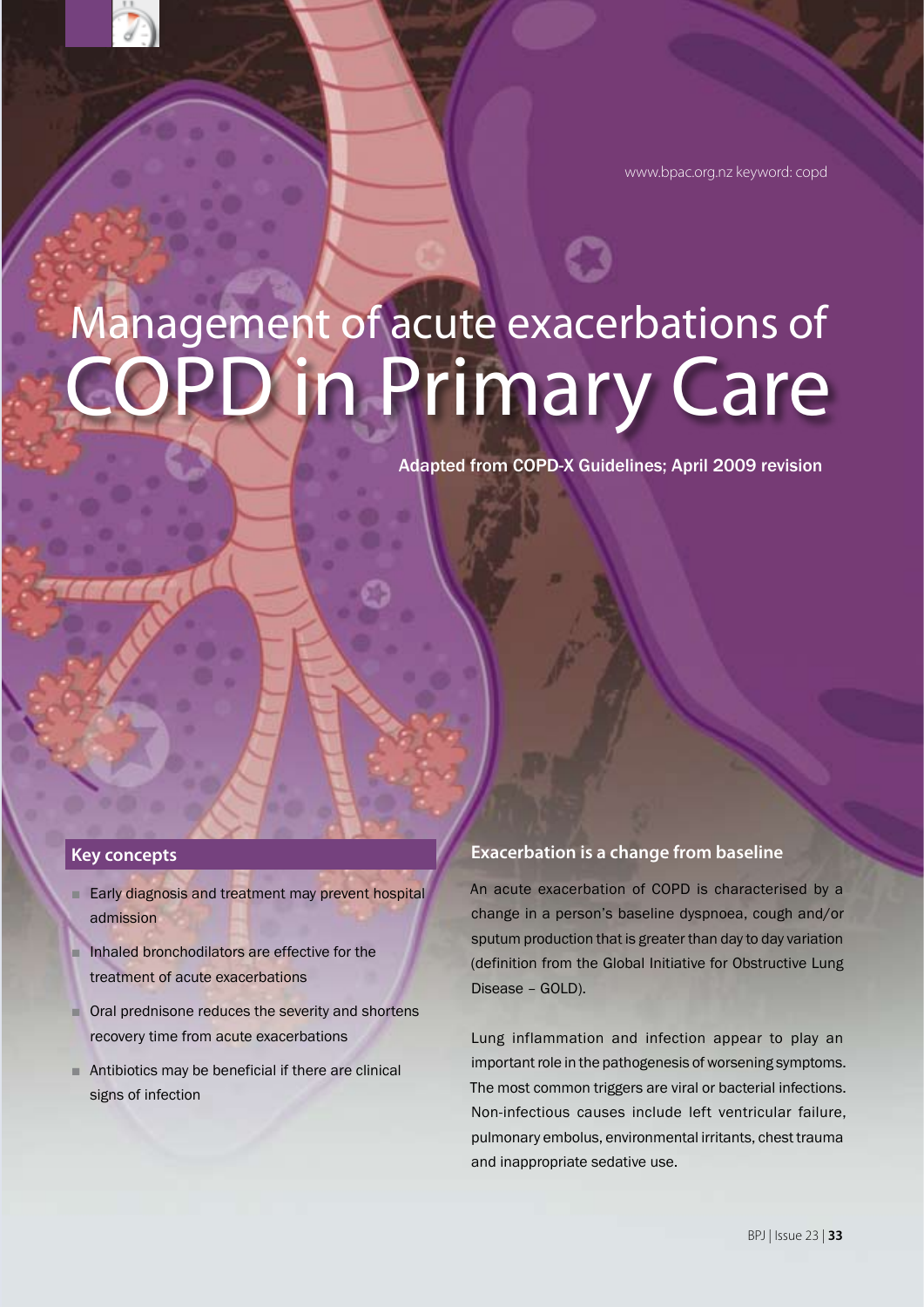## **Early diagnosis and prompt management may prevent progression and admission**

Assessment of the severity of the exacerbation includes measurement of blood pressure, respiratory rate and oxygen saturation (if pulse oximetry is available). The need for hospital admission is based on clinical findings and social circumstances.

Educating the patient and their carers about the signs of worsening COPD may be helpful in early detection of an exacerbation. A self-management plan which describes how to step up treatment is also beneficial. The plan should include advice on bronchodilator use, when to start oral prednisone, and the indications for antibiotic use.

## **Optimise the dose of bronchodilator**

During exacerbations of COPD the immediate effect of a bronchodilator is small, but for those with severe obstruction, there may be a significant improvement in clinical symptoms. Bronchodilators may reduce air trapping.

A short acting beta-2 agonist (salbutamol 400 – 800 mcg) or ipratropium 80 mcg can be given by pressurised metered dose inhaler (MDI) and spacer. The dose interval is titrated to response and can range from hourly to six-hourly.

If the patient is using a long acting beta-2 agonist (LABA) or tiotropium, they should be continued during the treatment of the exacerbation.

## **Glucocorticoids are beneficial**

Oral prednisone can speed up the resolution of exacerbations and also reduce the risk of relapse. There is little evidence that IV steroids are better than oral. The optimal oral dose has not been established. Prednisone 40 mg taken as a single daily dose in the morning, for up to two weeks, is sufficient in most cases. It is traditional to do a tapering dose, but this is not necessary after such a short course. Longer courses add no further benefit and have a greater risk of adverse effects.

If the patient is already using an inhaled corticosteroid (ICS), this can be continued while taking a short course of prednisone, but it is useful to check the inhaler technique as the main benefit of ICS is reducing the frequency of exacerbations in those with severe COPD. Patients who are taking long-term, low-dose prednisone should not be using ICS at the same time.

#### **Antibiotics have specific indications**

Viral infections are a significant cause of exacerbations. Bacterial infections (predominantly *Haemophilus influenzae*, *Streptococcus pneumoniae*, *Moraxella catarrhalis*) have a primary or secondary role in about 50% of acute exacerbations of COPD. Sputum culture is not routinely required, but may be helpful if there is no improvement with treatment.

The benefits of antibiotic use are unclear. They are only recommended if there are at least two new findings of: increased purulent sputum, increased sputum production or increased dyspnoea.

#### **Antibiotic choice**

First-line: Amoxicillin 500 mg three times a day for five days

Alternative: Doxycycline 100 mg twice daily for five days (if penicillin allergic or recent course of amoxicillin). Amoxicillin clavulanate is only indicated if there has been clinical failure with first-line antibiotics.

Ciprofloxacin does not have adequate coverage against *S. pneumoniae* and should not be used for the management of acute exacerbations of COPD.

## **When to refer**

Mortality rates from exacerbations of COPD increase with acute carbon dioxide retention (respiratory acidosis), the presence of co-morbidities (e.g. heart failure and IHD) and complications such as pneumonia. Depending on the circumstances and severity of the exacerbation urgent